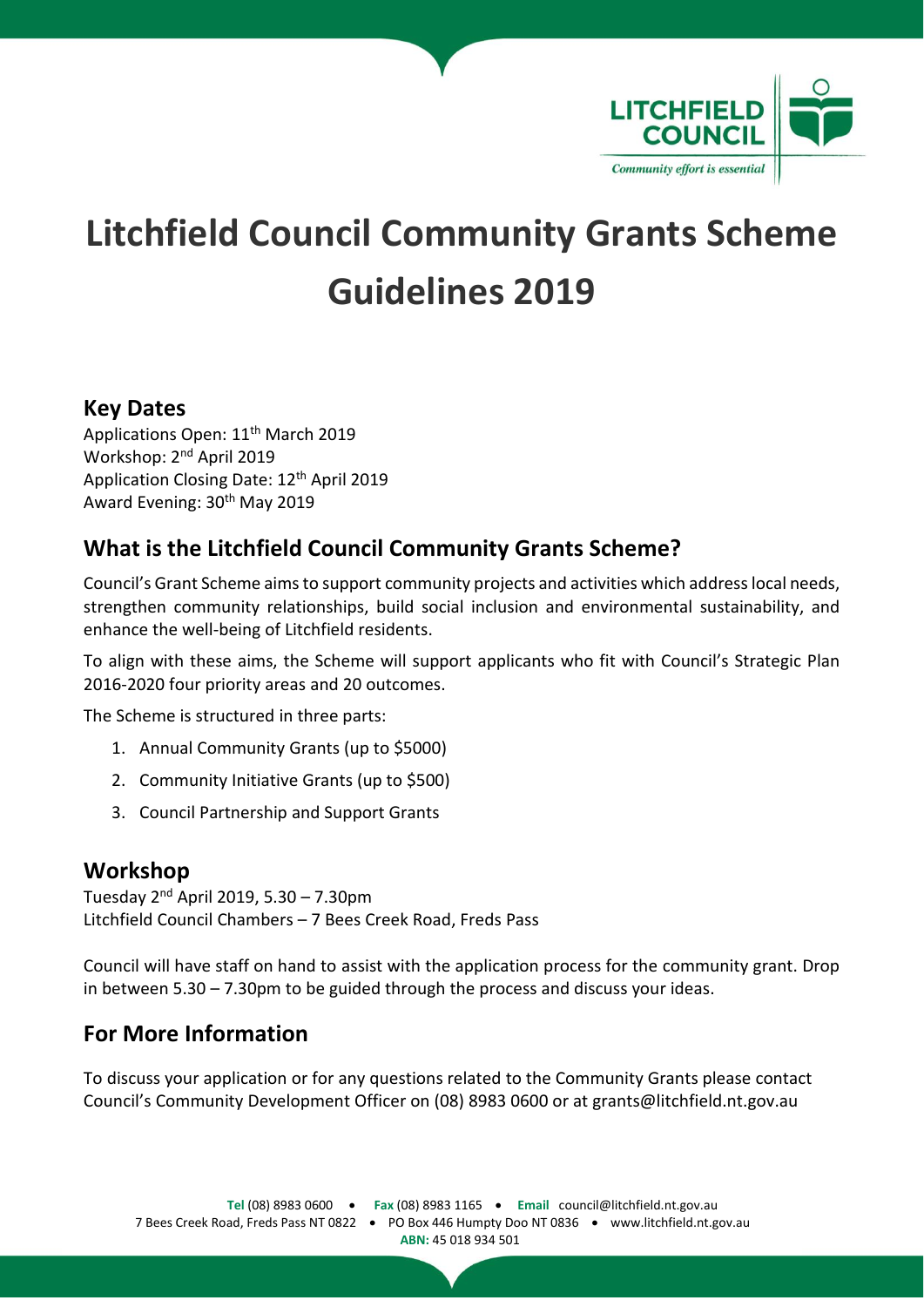

# **Annual Community Grants**

Up to \$5000 will be provided for eligible organisations who have identified a need within the Litchfield Municipality that aligns with the above aims. One application per organisation will be accepted per financial year. All applications will be assessed by the Community Grants Committee after the closing date. Successful applicants will be notified at the award evening, which all applicants are invited to attend.

### **Eligibility**

Applicants must:

- be an incorporated not-for-profit organisation or a company limited by guarantee that has been endorsed by the Australian Taxation Office as a charity, tax exempt fund or deductible gift recipient (DGR) that provides services within the Litchfield Municipality;
- have \$20 million Public Liability Insurance;
- have no outstanding debt to Council;
- have no outstanding grant acquittal; and
- hold a bank account:

#### **Ineligible Applications**

- Applications from individuals;
- Applications from government agencies, commercial entities and political groups; and
- Applications from religious organisations unless there is a clear outline of Litchfield community benefits

- Venue hire;
- Equipment purchase or hire costs;
- Advertising and publicity costs;
- Printing of materials;
- Fees or transport for participants for activities; and/or
- Materials essential to the project or activity.

#### **What project expenses can be funded? What project expenses can't be funded?**

- Projects or events held outside of the Litchfield Municipality;
- Purchases that occur prior to the receipt of funding;
- Recurrent expenses;
- Payment of debt;
- Insurance costs;
- Fundraising; and
- Projects that fall within the core business of the NT or Federal Governments.

#### **Acquittal**

Successful applicants are required to complete an acquittal form within three months of the completion of the project/activity. These acquittals must be received no later than 12 months after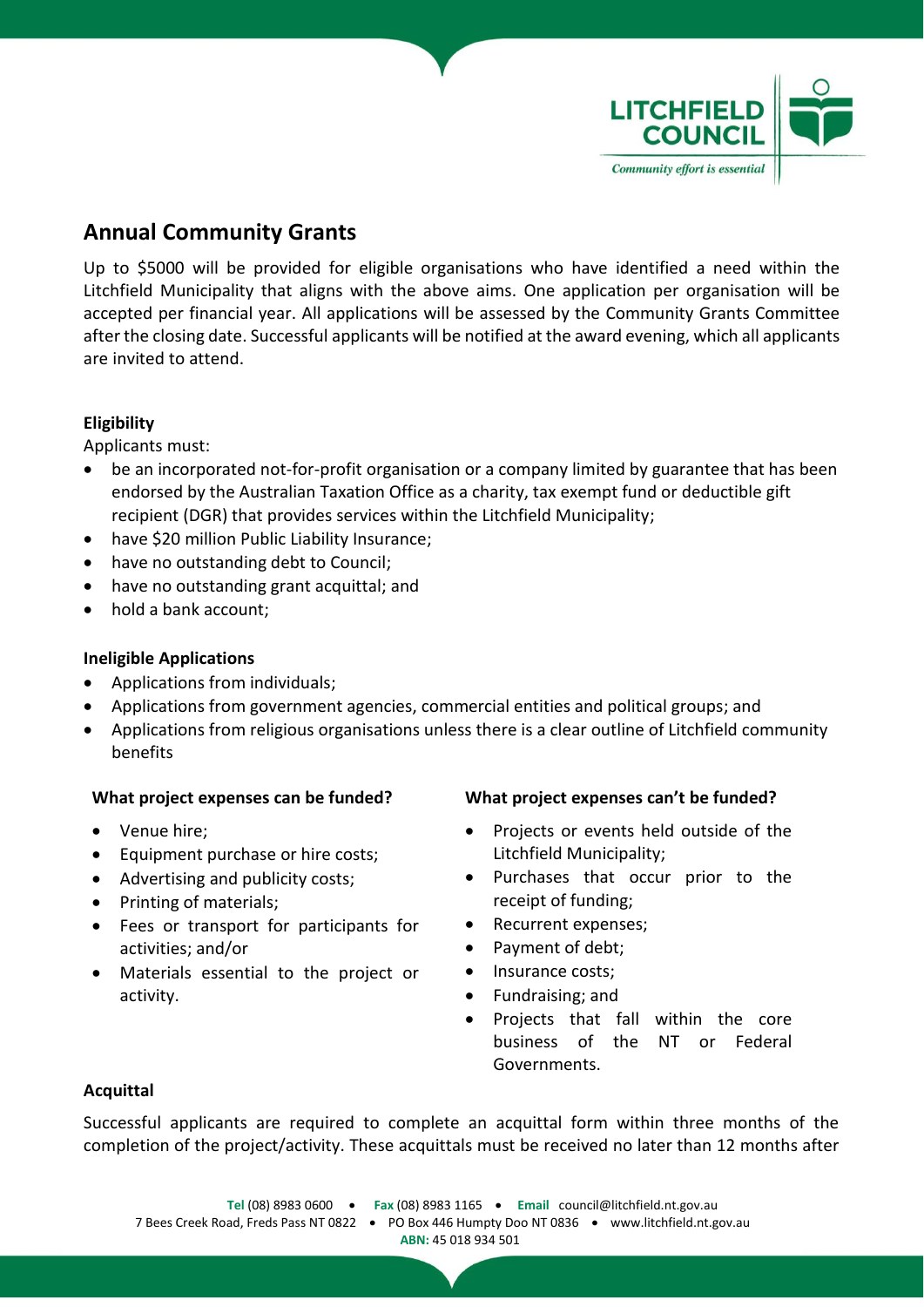

the receipt of funding.

To be eligible for future funding from Council, recipients must complete their acquittals within this timeframe. This form can be found at [www.litchfield.nt.gov.au](http://www.litchfield.nt.gov.au/)

# **Community Initiatives Grants**

The Community Initiatives Grant are for activities within the Litchfield Municipality, or to assist individuals representing Litchfield up to the value of \$500.

Applications can be made at any time of year but must identify a benefitto the Litchfield Community. Applications will be assessed under delegation by the Chief Executive Officer. One application per organisation/individual will be accepted per financial year.

### **What can be funded?**

- Donations to fundraising appeals for local, major national or international issues will be considered and assessed on an individual basis;
- Events and festivals run by not-for-profit groups and for the benefit of the Litchfield community.
- New programs or community initiatives requiring seed funding to establish its viability and attract alternate funding sources; and
- Individuals who can demonstrate the need for assistance to attend events or conduct activities which promote the Litchfield Council area and its residents in a positive light.

### **Eligibility**

To be eligible applicants must:

- Be individuals residing or not for profit organisations providing services within the Litchfield Council Municipality;
- Have no outstanding debt to Council;
- Have not received a Community Initiatives Grant more than three times within the last five years;
- Have no outstanding grant acquittal;
- Submit the application at least four weeks prior to the date of the activity or program as funding will not be approved retrospectively;
- Identify the need for financial assistance;
- Provide evidence of selection/representation to participate in the nominated event (if applicable);
- Provide a tax invoice from the responsible or auspicing organisation or agency as identified on the grant application; and/or
- Provide a completed 'Statement by a Supplier' form for individuals or organisations that do not have an Australian Business Number.

#### **Acquittals**